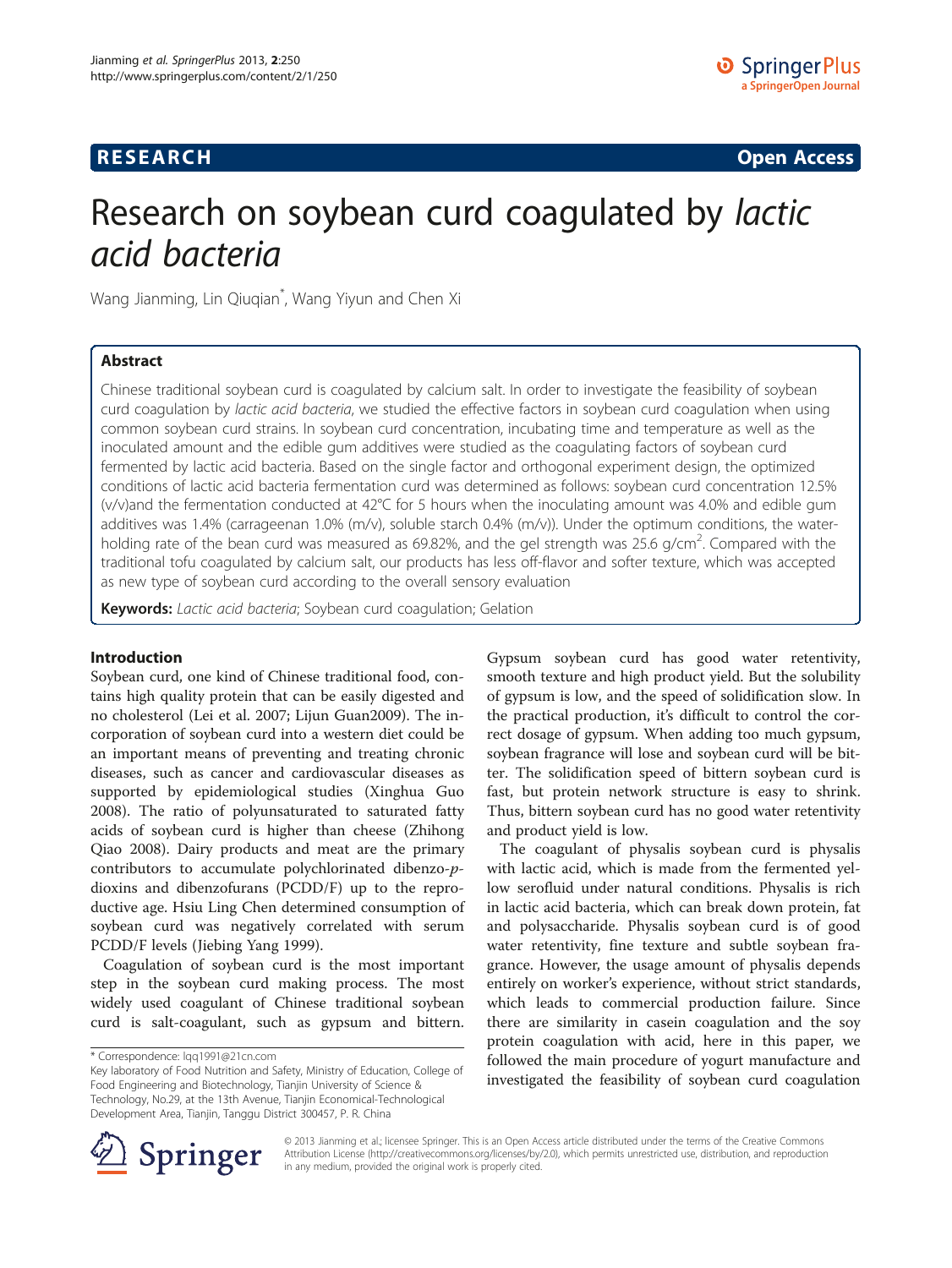<span id="page-1-0"></span>

by lactic acid bacteria, in order to innovate the traditional soybean curd coagulation.

# Materials and equipments

# Raw materials

Soybean sold in Desco Super Makert, Tianjin, P.R. China.

# Experimental strains

CYY-122 Bulgarians and Streptococcus thermophilus; SVV-21 Bulgarians and Streptococcus thermophilus (All samples from Netherlands DSM Company).

# Reagent

Soluble starch (purity in analysis level; Tianjin North TianYi Chemical Reagent Factory); Sodium alginate (purity in chemical level; Tianjin YongDa Chemical Reagent Development Center); Restore gum sold in market; Xanthan gum (from Golden phenix carrageenan limited liability company); fresh milk (from Tianjin Haihe dairy Co., Ltd.).

|  |  | Table 1 Sensory evaluation of the different culture time |  |  |  |  |
|--|--|----------------------------------------------------------|--|--|--|--|
|--|--|----------------------------------------------------------|--|--|--|--|

| T/             | The average score |        |            |              |  |  |  |
|----------------|-------------------|--------|------------|--------------|--|--|--|
| h              | Color             | Flavor | Morphology | <b>Taste</b> |  |  |  |
| 1              | 3.0               | 2.5    | 1.0        | 3.5          |  |  |  |
| $\mathfrak{D}$ | 3.0               | 2.5    | 2.0        | 3.5          |  |  |  |
| 3              | 3.0               | 3.3    | 3.0        | 3.5          |  |  |  |
| $\overline{4}$ | 3.3               | 3.6    | 4.0        | 4.0          |  |  |  |
| 5              | 4.5               | 4.5    | 4.5        | 4.5          |  |  |  |
| 6              | 4.5               | 4.5    | 4.5        | 4.0          |  |  |  |
| 7              | 4.6               | 3.5    | 4.0        | 4.0          |  |  |  |
| 8              | 4.7               | 3.0    | 4.0        | 3.0          |  |  |  |

# Experimental equipments

AB204-N electronic analytic balance (from Mettler - Toledo equipment Co., Ltd.); 752E UV/Visible spectrophotometer (from Shimadzu Corporation); FE-20 pH meter (from Mettler - Toledo equipment Co., Ltd.); DGG-101 Electric blast-drying oven (from Tianjin Tianyu Mechanic and electric Co., Ltd.); DHP Electric heating constant temperature incubator (from Huangshi, Hubei Medical instrument factory); WYT-4 Portable glucose meter (from Quanzhou Zhongyou Optical instruments Co., Ltd.); W4 Colloid mill (from Wenzhou Donghai Machine building plant).

# Results and discussion

# Effects of soy milk concentration (In terms of the content of soluble solids) on soybean curd

Compound the soy milk by the rates of bean and water respectively as 1:6,1:7,1:8,1:9, then test soluble solids content, and select the soy milk whose soluble solids content is 9.5%, 11.0%, 12.5%, 13.0%, respectively, as examples. Each of the samples has been inoculated CYY-12 and SVV-21 as the amount of 1.0% of soy milk's volume, and put them into the constant temperature incubator to ferment for 5h while other conditions remain the same. After that, keep their temperature and let them to be formed, then measure each sample's soybean curd yield and do sensory evaluation.

The effect on soybean curd yield of the soy milk whose soluble solids content is 9.5%, 11.0%, 12.5%, 13.0%, respectively, is shown on the Figure 1.

From Figure 1 we can see that the difference of stains has little influence on soybean curd yield, but the yield decreased as soy milk concentration (the content of soluble solids) increased. Because the lactic acid bacteria produced lactic acid in the fermentation of soy milk, it reduced the pH of the soy milk solution which made the pH approach to the isoelectric point of the protein. That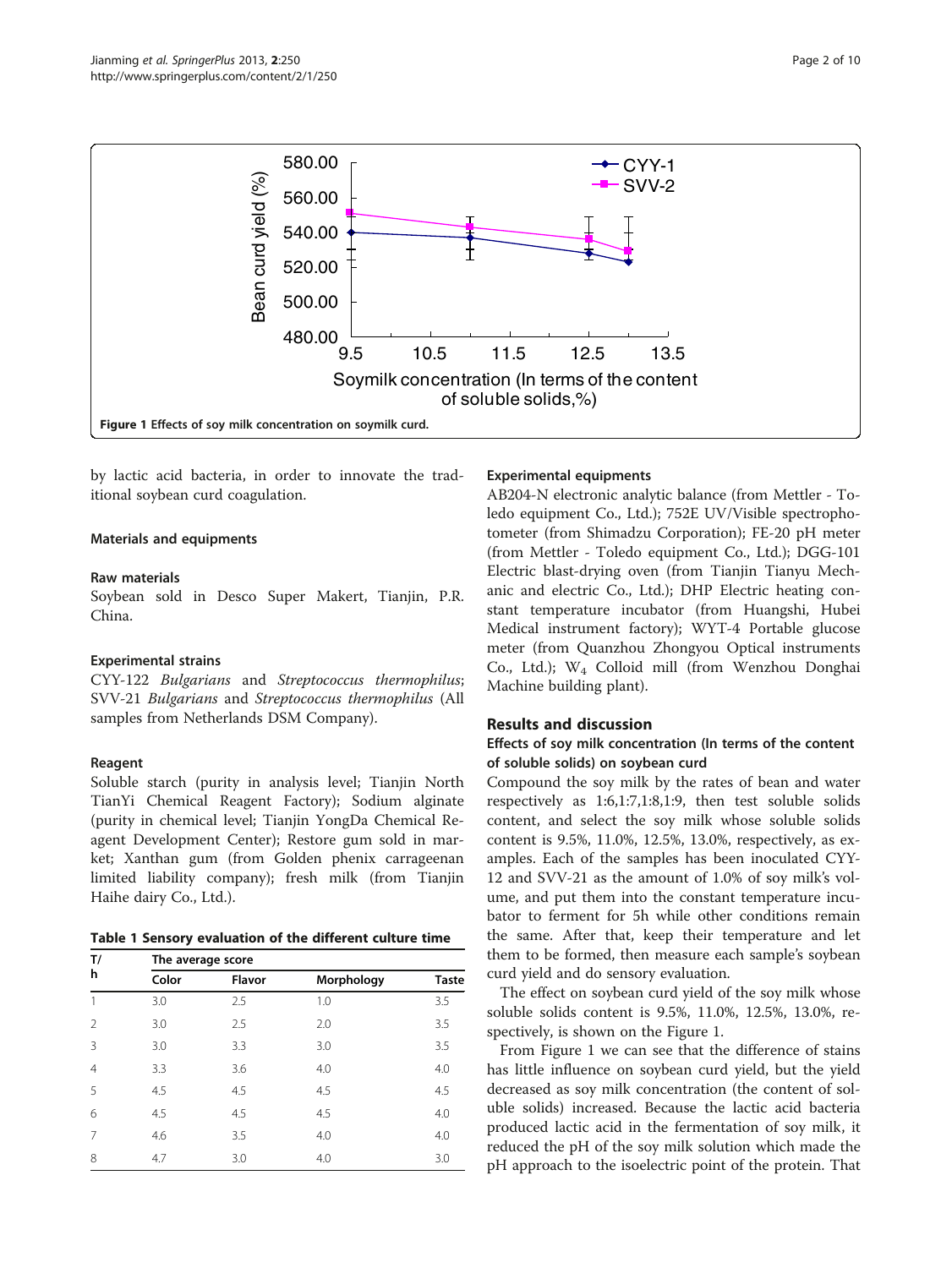

made the protein change its state from sol to gel, and the protein gel network contains water, so the soybean curd yield increased. However, the proportion of water in the soybean curd is much larger than the protein ratio, so as soy milk concentration increased, even though the increase in protein content, the quality of the water molecules is much smaller than the protein's, thus the increase in the number of protein molecules was much less than the decrease in number of water molecules. As a result, the protein gel network contained less water, or it formed into an incomplete gel network since the lack of water molecules, so that the soybean curd yield decreased comparatively. By the sensory evaluation, the soy milk whose concentration is 12.5% or 13.0% had the fragrance of bean, and their block types were complete with delicate texture. However, considering the cost of production, 12.5% should be the best choice.

# Effects of incubation time on soybean curd

Select the soy milk whose soluble solids content is 12.5% to inoculate CYY-12 and SVV-21 respectively, and culture them under the temperature of 37°C, then observe the curding condition and measure the pH value.

After two strains having been cultured for different time, the change of pH value has been shown in Figure 2.

As the extension of fermentation time, fermentation products have further accumulation and acid production increases. Extending the fermentation time will not only increase the fermentation cycle and contaminate other bacteria more easily, but also have an impact on flavor and organizations state. Besides, around the pH value of 9.5, soy milk solidified under the effect of coagulant. As can be seen from the Figure 2, sharper decline in pH value was shown with the fermentation time from 4h to 6h.

Under different culture time, the sensory evaluation of curd was as shown on Table [1.](#page-1-0) Additionally, we also make a comparison on those sensory indexes with traditional soybean curd under the same cultivated conditions, which can help us judge two kinds of curds processed by new or traditional methods. This result was shown on Table 2.

As it is shown in the Table [1,](#page-1-0) from 2h to 6h, the aroma was getting light while the acidity was increasing. Taking comprehensive consideration of fermentation time, pH value, and the aroma of the product, etc., the best fermentation time is 5h.

From the above description and data base, it is concluded that coagulating by the chosen strains can provide products' with lovely appearance and flavor, which is much better than the current traditional methods.

# Effects of temperature on soybean curd

Select the soy milk whose soluble solids content is 12.5% to inoculate CYY-12 and SVV-21 respectively, set them under the temperature of 37°C, 39°C, 40°C, 42°C,

|  |  | Table 2 Sensory evaluation of two different curds |  |  |  |
|--|--|---------------------------------------------------|--|--|--|
|--|--|---------------------------------------------------|--|--|--|

| Two kinds of curds                             | The average score |        |            |       |  |  |
|------------------------------------------------|-------------------|--------|------------|-------|--|--|
|                                                | Color             | Flavor | Morphology | Taste |  |  |
| Soybean curd processed by lactic acid bacteria | 4.6               | 4.0    | 4.0        | 4.    |  |  |
| Traditional soybean curd                       | 4.5               |        | 4.0        |       |  |  |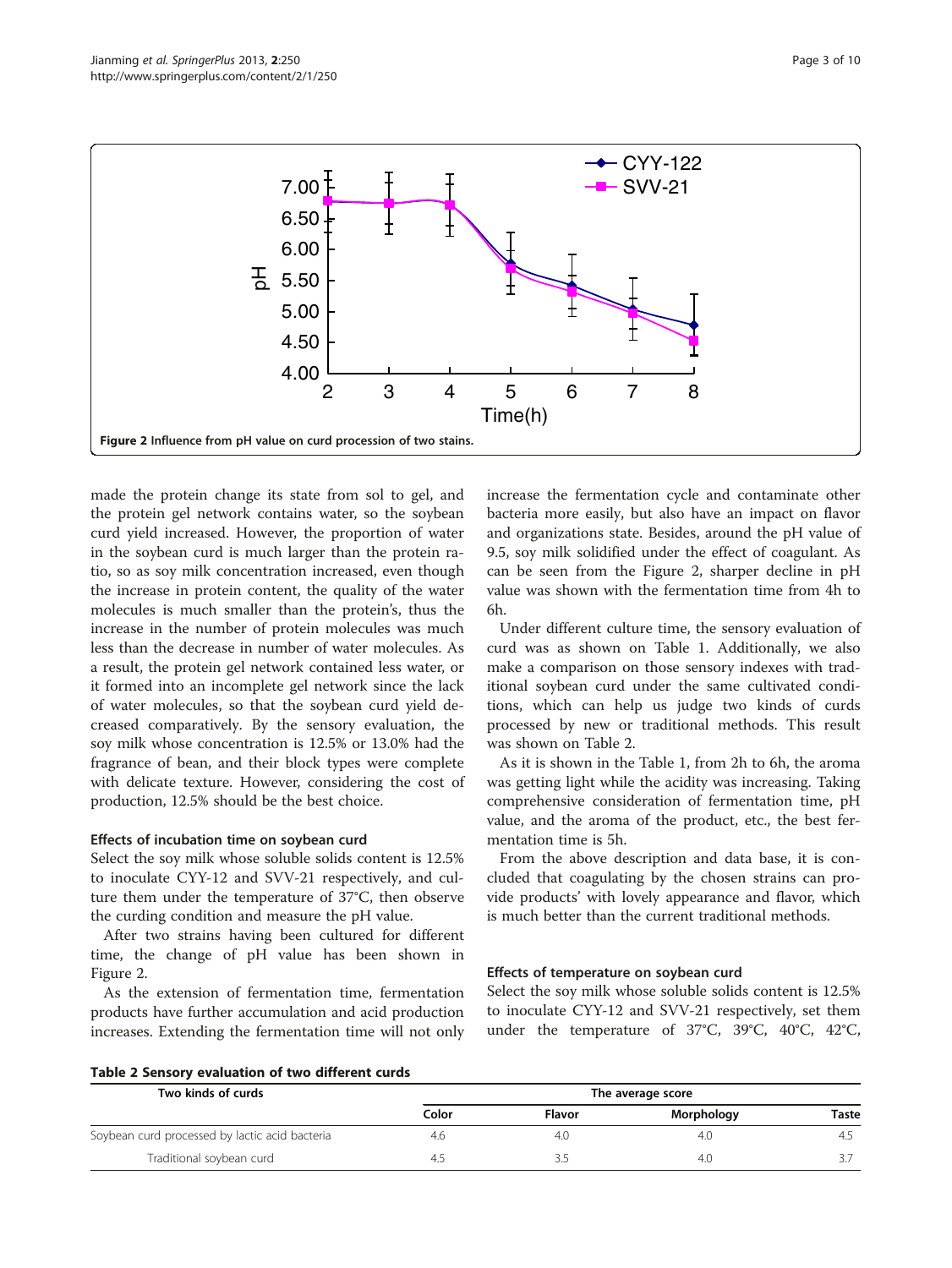

respectively. Measure the curding time, soybean curd yield and water holdup.

The influence on soybean curd's water capacity from different temperature as 37°C, 38°C, 39°C, 40°C, 41°C, 42°C has been shown on Figure 3.

The optimum growth temperature of bacteria used in this experiment is between 37°C and 42°C, therefore choose  $37^{\circ}$ C ~  $42^{\circ}$ C range as a single factor. From Figure 3 and Figure 4 we can see that as the temperature rising, both soybean curd yield and moisture content rate produced by two strains decreased, but at 37°C the soybean curd yield and moisture content rate both reached their maximum, and at these temperature lactic acid bacteria can accumulate the largest amount of metabolism material in fermentation, which is beneficial to soybean curd curding, so 37°C is optimum fermentation temperature of experimental strains.

Since the optimal temperature for our method is easy to reach, we can see that being fermented by strains we chose is generally practical.

# Effects of stains on soybean curd Effects of stains' kinds on soybean curd

Select the soy milk whose soluble solids content is 12.5% to inoculate CYY-12 and SVV-21 respectively, and culture them under the temperature of 37°C for 5h. Measure each sample's soybean curd yield and do sensory evaluation.

There are little differences on soybean curd yield between using two stains in fermentation, and no significant differences in the product's color, flavor, morphology, and taste. Therefore, we can consider mixing two stains in fermentation, or adding the amount of strains to study the impact on soybean curd quality.

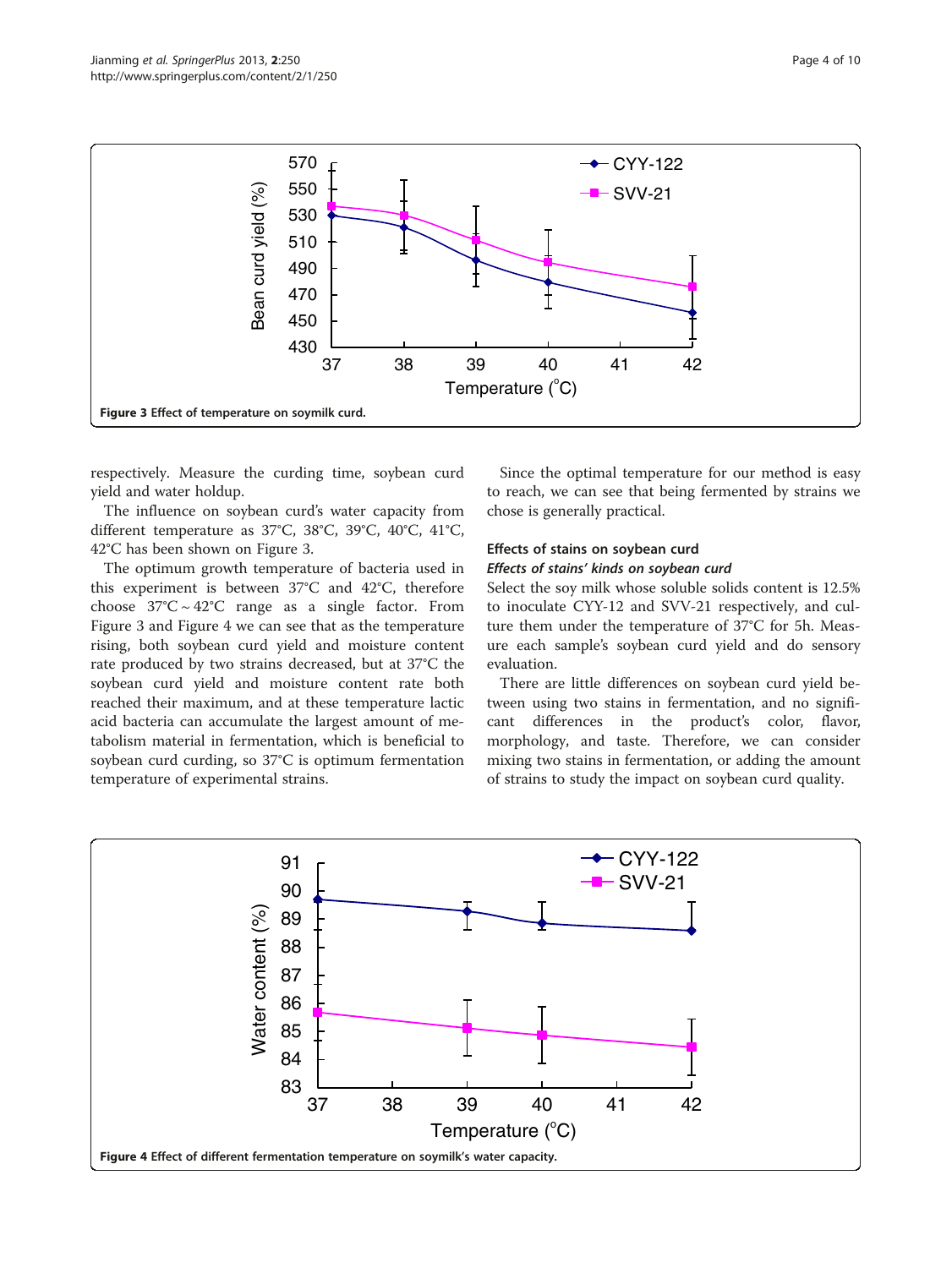

# Effects of strains' adding amount on soybean curd

Select the soy milk whose soluble solids content is 12.5% to inoculate CYY-12 and SVV-21 as the amount of 1.0%, 2.0%, 3.0%, 4.0% of soy milk's volume, respectively, and culture them under the temperature of 37°C for 5h. Measure each sample's soybean curd yield and do sensory evaluation.

Test each sample's soybean curd yield and show the result on Figure 5, and then do the sensory evaluation.

From experimental results, for the strain CYY-122, before reaching the inoculation amount of 3.0%, soybean curd yield increased as strains' adding amount increased, and it reached its top at the amount of 3.0%, but it dropped constantly from the amount of 3.0% to 5.0%. But for the strain SVV-21, its soybean curd yield reached the top at the amount of 4.0%. It is because with the increase in the amount of lactic acid bacteria inoculation, the rate of producing lactic acid of fermentation substrate rose and the amount of lactic acid increased, that made protein fully condense into gel state and as a result, the soybean curd yield increased. However, the soybean curd yield dropped constantly when inoculation

the amount was beyond 4.0%. It is probably because too much lactic acid bacteria led to the competition for fermentation substrate between them, and thus affect their fermentation activity. In sensory evaluation of two strains, the block type was relatively complete, and it had a sense of particles as well as lack of fine texture, which meant soybean curd's quality has not yet met the best in single strain fermentation. Accordingly, we should consider studying the influence on soybean curd's quality from mixing two strains in fermentation.

# Effects of strains' mixing ratio on soybean curd

Select the soy milk whose soluble solids content is 9.5% to inoculate CYY-12 and SVV-21 as the ratio of 1:1,1:2,2:1, respectively, and culture them under the temperature of 37°C for 5h. Measure each sample's soybean curd yield and do sensory evaluation.

Inoculate CYY-12 and SVV-21 as the ratio of 1:1,1:2,2:1, respectively, and measure each sample's soybean curd yield, then show it on Figure 6.

From experimental results, the soybean curd yield reached its top at the ratio of 1:2 between CYY-122 and

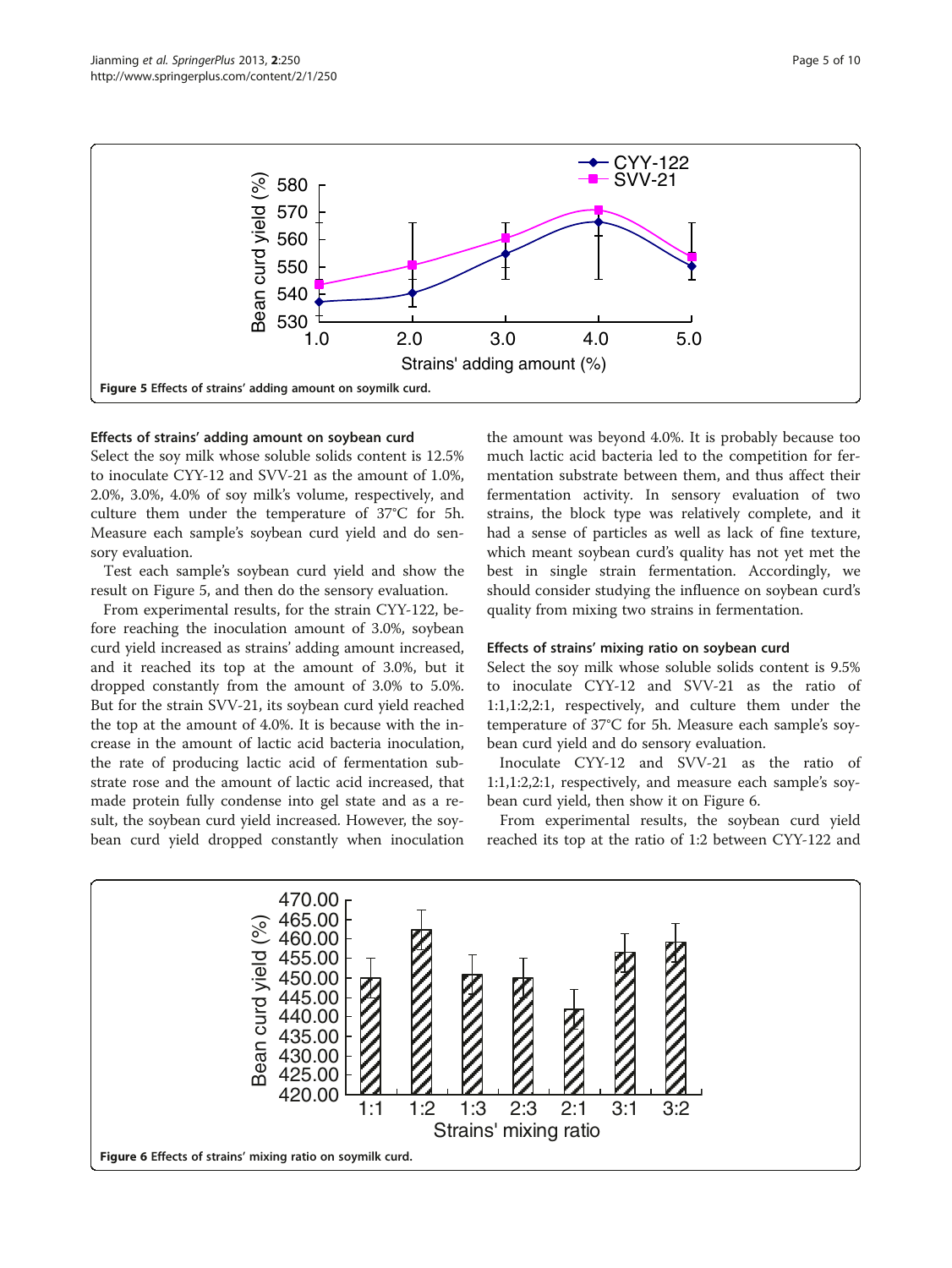<span id="page-5-0"></span>

SVV-21, and the sample under this ratio got the highest grade in color, flavor, morphology and taste of sensory evaluation, those advantages were more obvious than other ratio. That is to say, two mixing strains can live together and ferment normally, and the fermentation result they got is better than single strain did. Hence, the best ratio of two strains (CYY-122 and SVV-21) is 1:2.

# Effects of thickener added amount on soybean curd Effects of soluble starch added amount on the quality of soybean curd

Select the cooked soy milk whose soluble solids content is 9.5% and keep other condition unchanged, then add soluble starch as the proportion of 1.0%, 1.2%, 1.4%, 1.5% respectively. Inoculate and culture them under the temperature of 37°C for 5h. Measure each sample's soybean curd yield and do sensory evaluation.

# Effects of xanthan gum added amount on the quality of soybean curd

Select the cooked soy milk whose soluble solids content is 9.5% and keep other condition unchanged, then add xanthan gum as the proportion of 0.5%, 0.7%, 0.9%, 1.0% respectively. Inoculate and culture them under the temperature of 37°C for 5h. Measure each sample's soybean curd yield and do sensory evaluation.

# Table 3 Factors of L16 (45) orthogonal experiment

|                | А    | B   |     | D   |    |
|----------------|------|-----|-----|-----|----|
|                |      |     |     |     |    |
|                | 12.5 | 4.0 | 1.4 | 5.0 | 39 |
| 2              | 10.5 | 2.0 | 1.2 | 4.5 | 42 |
| 3              | 11.0 | 5.0 | 1.0 | 6.0 | 37 |
| $\overline{4}$ | 9.5  | 3.0 | 1.5 | 5.5 | 40 |

\* A: soluble solids content/%, B: incubation amount/%, C: edible glue amount/ %, D: time/h, E: temperature/°C.

# Effects of sodium alginate added amount on the quality of soybean curd

Select the cooked soy milk whose soluble solids content is 9.5% and keep other condition unchanged, then add sodium alginate as the proportion of 1.0%, 1.2%, 1.4%, 1.5% respectively. Inoculate and culture them under the temperature of 37°C for 5h. Measure each sample's soybean curd yield and do sensory evaluation.

# Effects of carrageenan added amount on the quality of soybean curd

Select the cooked soy milk whose soluble solids content is 9.5% and keep other condition unchanged, then add carrageenan as the proportion of 1.0%, 1.2%, 1.4%, 1.5% respectively. Inoculate and culture them under the

| Table 4 Orthogonal experiment of soybean curd curding |  |  |  |
|-------------------------------------------------------|--|--|--|
| conditions                                            |  |  |  |

| Α              | Α    | В   | c   | D   | E  | F    | G     |
|----------------|------|-----|-----|-----|----|------|-------|
| $\mathbf{1}$   | 12.5 | 4.0 | 1.4 | 5   | 39 | 25.6 | 69.82 |
| $\overline{2}$ | 12.5 | 2.0 | 1.2 | 4.5 | 42 | 24.3 | 59.67 |
| 3              | 12.5 | 5.0 | 1.0 | 6   | 37 | 20.4 | 63.05 |
| 4              | 12.5 | 3.0 | 1.5 | 5.5 | 40 | 15.5 | 48.28 |
| 5              | 10.5 | 4.0 | 1.2 | 6   | 40 | 14.3 | 45.08 |
| 6              | 10.5 | 2.0 | 1.4 | 5.5 | 37 | 16.5 | 44.09 |
| 7              | 10.5 | 5.0 | 1.5 | 5   | 42 | 14.8 | 43.90 |
| 8              | 10.5 | 3.0 | 1.0 | 4.5 | 39 | 15.7 | 30.48 |
| 9              | 11.0 | 4.0 | 1.0 | 5.5 | 42 | 16.1 | 40.16 |
| 10             | 11.0 | 2.0 | 1.5 | 6   | 39 | 13.5 | 55.16 |
| 11             | 11.0 | 5.0 | 1.4 | 4.5 | 40 | 12.4 | 52.03 |
| 12             | 11.0 | 3.0 | 1.2 | 5   | 37 | 12.9 | 46.77 |
| 13             | 9.5  | 4.0 | 1.5 | 4.5 | 37 | 13.3 | 43.44 |
| 14             | 9.5  | 2.0 | 1.0 | 5   | 40 | 13.0 | 34.00 |
| 15             | 9.5  | 5.0 | 1.2 | 5.5 | 39 | 12.2 | 30.85 |
| 16             | 9.5  | 3.0 | 1.4 | 6   | 42 | 12.6 | 42.83 |

\*A: soluble solids content/%, B: incubation amount/%, C: edible glue amount/ %, D: time/h, E: temperature/°C, F: gel strength/g, G: water holding capacity/%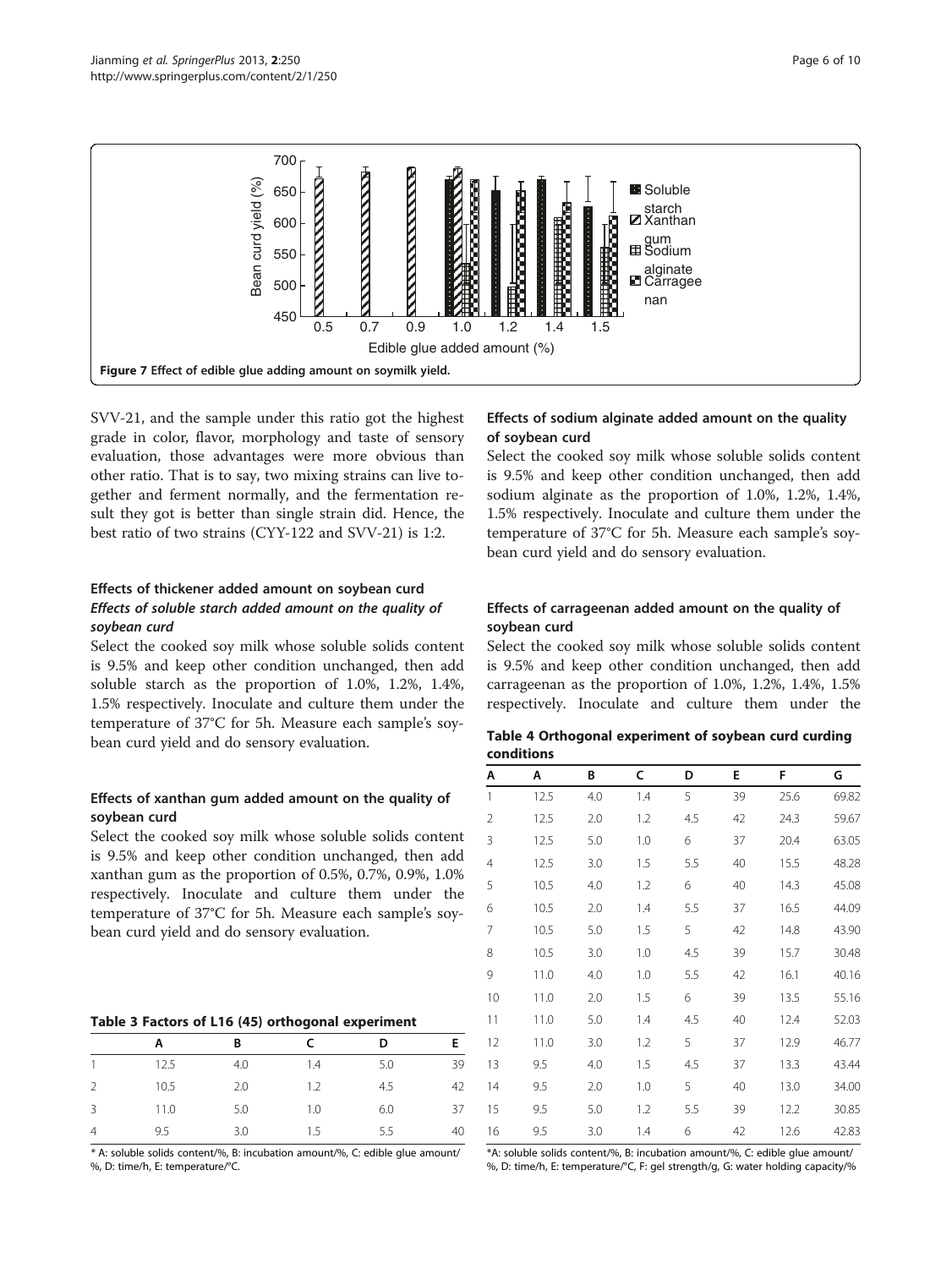Table 5 Extreme difference analysis of gel strength

| G                  | А      | B      |        | D      | Е      |
|--------------------|--------|--------|--------|--------|--------|
|                    | 21.450 | 17.325 | 16.775 | 16.575 | 16.750 |
| 2                  | 15.325 | 16.825 | 15.925 | 16.425 | 16.950 |
| 3                  | 13725  | 14.950 | 16.300 | 15.200 | 15.775 |
| $\overline{4}$     | 12775  | 14175  | 14.275 | 15.075 | 13.800 |
| Extreme difference | 8.675  | 3.150  | 2.500  | 1.500  | 3.150  |
| Better             | А,     | В,     |        | ۱).    | Ŀ٥     |

\* A: soluble solids content/%, B: incubation amount/%, C: edible glue amount/ %, D: time/h, E: temperature/°C.

temperature of 37°C for 5h. Measure each sample's soybean curd yield and do sensory evaluation.

The experimental results for the effect of edible glue adding amount on soybean curd yield was shown on Figure [7](#page-5-0).

We can learn from the results above that adding soluble starch can increase soybean curd sharply, and makes the soybean curd block type more complete with soft and fine taste. But the aroma of bean is weaker with poor elasticity. Adding xanthan gum can as well increase soybean curd sharply, but the color of soybean curd appears more yellow and some colloids appear too. Also, the aroma of bean is weaker with poor elasticity. After adding sodium alginate, the increase of soybean curd is minor, but the aroma of bean is weaker and some colloids appear, as well as the elasticity is not enough, those are bad for the production control. Adding carrageenan can also increase soybean curd sharply, and makes the soybean curd block type more complete with soft and fine taste, but the aroma of bean is weaker and the elasticity is just general. Therefore, consider to optimize the crafts by complexing the edible glue. Soluble starch and carrageenan can be taken account to complex, and they both are not easily to produce colloids, which is in favor of the production control.

From the analysis of experimental results, the optimum conditions for the lactic acid bacteria to ferment curd is: Incubation temperature is 37°C, soy milk concentration (In terms of the content of soluble solids) is 12.5%, the ratio of CYY-122 and SVV-21 of lactic acid bacteria Bulgarians and Streptococcus thermophilus (CYY-122:SVV-21) in mixed fermentation is 1:2, the inoculation amount is 4.0% of soy milk volume, carrageenan adding amount is 1.4%, and incubation time is 5h.

# Orthogonal experiments of optimizing soybean curd

processing conditions in lactic acid bacteria fermentation According to the single factor experiment, we chose soy milk concentration (in soluble solids content), strains amount, edible glue amount, incubation time and temperature as the main factors in orthogonal experiments to find out the best conditions for lactic acid bacteria to ferment soybean curd. The observing indicators are gel strength and water holding capacity of soybean curd. Orthogonal factors have been shown on Table [3](#page-5-0). Select  $L_{16}$  ( $4^5$ ) to do orthogonal experiment and have been shown on Table [4](#page-5-0). Table 5 has shown the extreme difference analysis of gel strength as indicator, and Table 6 has shown the variance analysis of soybean curd gel strength. Figure [8](#page-7-0) has shown the effect of various factors on gel strength of soybean curd.

From experimental results, from the perspective of the gel strength, order of the impact of various factors on the results is: soluble solids content > incubation amount > temperature > edible glue amount > time. Under the confidence of 95%, only soluble solids content can be the distinctive factor, which is said that soluble solids content should be strictly controlled in soybean curd gel formation process. As a result, based on the results of the gel strength, the best combination of five factors is:  $A_1B_1C_1D_1E_2$ , that is, 12.5% of soluble solids content, 4.0% of incubation amount, 1.4% of edible glue amount, 5 hours of culture time and the temperature is 42°C.

Compare to the traditional fermentation methods, being coagulated by strains is not inconvenient than traditional soybean curd making methods and it can completely achieve the desired objectives. In addition, our products' appearance is similar with the current products sold on markets, and there is no whey

Table 6 Variance analysis of gel strength

| rasis o ramanes anarjois or ger su engen |                           |   |            |                     |                         |  |  |
|------------------------------------------|---------------------------|---|------------|---------------------|-------------------------|--|--|
| Sources of variance                      | Sum of squared deviations |   | Ratio of F | Critical value of F | <b>Distinct-iveness</b> |  |  |
| Soluble solids content                   | 182.412                   |   | 24.315     | 9.280               | $*$                     |  |  |
| Incubation amount                        | 26.952                    |   | 3.593      | 9.280               |                         |  |  |
| Edible glue amount                       | 14.162                    |   | 1.888      | 9.280               |                         |  |  |
| Time                                     | 7.502                     |   | 1.000      | 9.280               |                         |  |  |
| Temperature                              | 24.897                    | ζ | 3.319      | 9.280               |                         |  |  |
| Errors                                   | 7.50                      |   |            |                     |                         |  |  |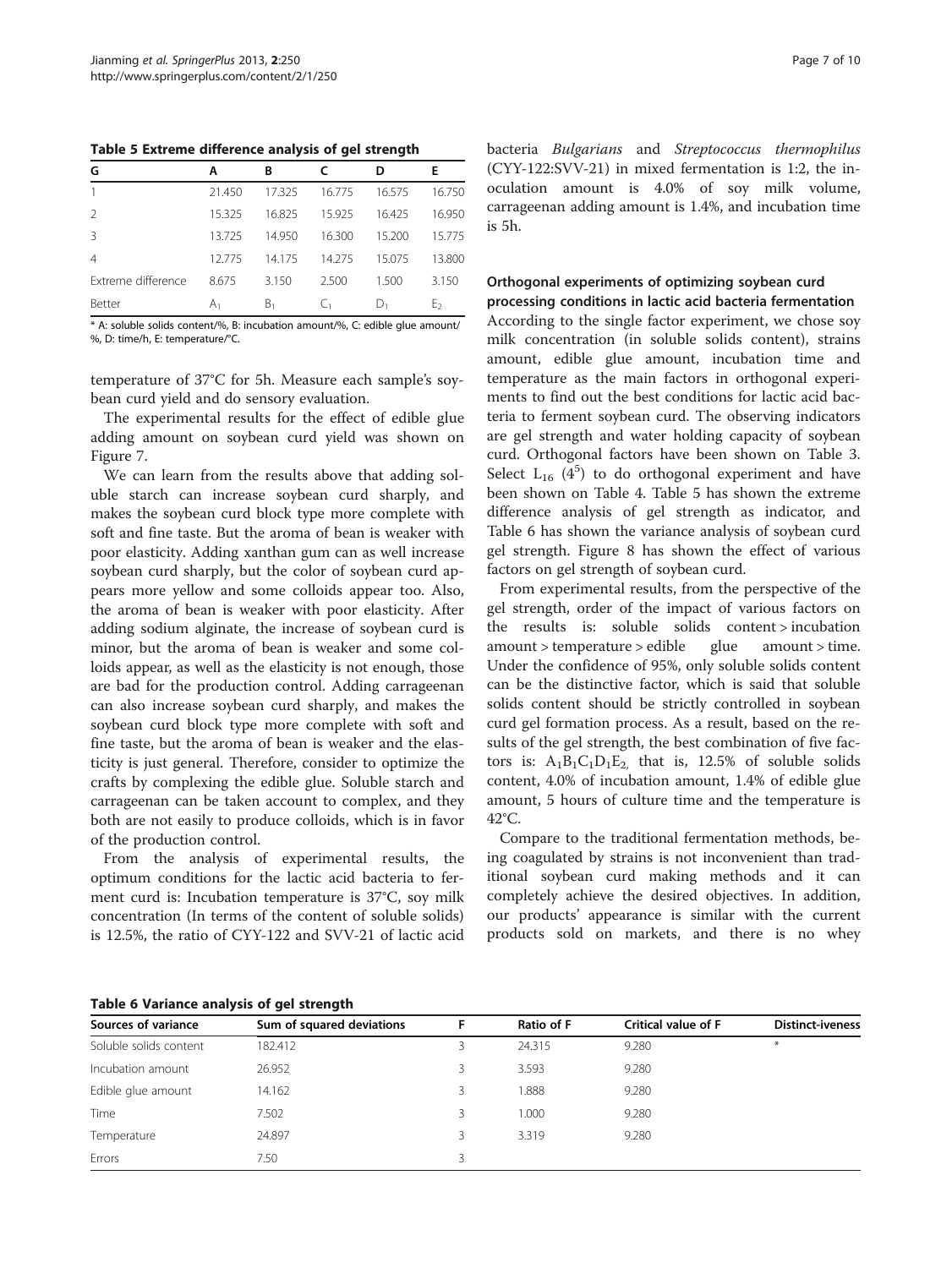<span id="page-7-0"></span>

separation, which means, the methods used in this study is much better than traditional methods.

# Conclusions

Using the way of single factor in combination with orthogonal experiment, the process conditions of the lactic acid bacteria in soybean curd fermentation process was optimized. Parameters obtained from optimization are as follow: 12.5% of soluble solids content, 4.0% of incubation amount, 1.4% of edible glue amount, 5 hours of culture time and the temperature is 42°C. Under these conditions, the experimental result shows that, gel intensity has reached 25.6g, and water retention rate has reached 69.82%,

which indicated that the optimized conditions are the best conditions of curd process.

Although we spend more time to coagulate than the traditional methods, our process is totally different with the traditional one which means there is no comparability between them. In our process, we emphasize the nutrition value rather than just economic profit. Furthermore, our process can move out the beany odor and provide products' with cute flavor; also waste water is sharply decreased so that the process is environmental friendly.

# **Methods**

|                           | Raw soybean $\rightarrow$ Selection $\rightarrow$ Washing $\rightarrow$ Soak $\rightarrow$ Refin- |                    |
|---------------------------|---------------------------------------------------------------------------------------------------|--------------------|
| $ing \rightarrow$ Colloid | $mill \rightarrow Filtering \rightarrow B oiling$                                                 | $pulp \rightarrow$ |

| Table 7 Form for sensory evaluation of products |  |  |  |
|-------------------------------------------------|--|--|--|
|-------------------------------------------------|--|--|--|

| Index      | <b>Features</b>                                                                           | <b>Deduction</b> | <b>Scores</b> |
|------------|-------------------------------------------------------------------------------------------|------------------|---------------|
| Morphology | Neat block type, no broken edges, no missing angle                                        |                  | 5             |
|            | Irregular block type                                                                      | $0.1 \sim 1.0$   |               |
|            | Broken edges                                                                              | $0.1 \sim 1.5$   |               |
|            | Loose                                                                                     | $0.1 \sim 2.5$   |               |
| Color      | Oyster white                                                                              |                  | 5             |
|            | Slight yellow                                                                             | $0.1 \sim 1.0$   |               |
|            | Lack of luster                                                                            | $0.1 \sim 2.0$   |               |
|            | Nonuniform color, and the color is not correct                                            | $0.1 \sim 2.0$   |               |
| Taste      | Delicate taste, flexible, good toughness, moderate hardness                               |                  | 5             |
|            | Delicate taste, but lack of flexible                                                      | $0.1 \sim 1.0$   |               |
|            | The taste is a little rough, a little softer or stronger                                  | $0.1 \sim 2.0$   |               |
|            | Rough texture, obvious grainy feeling                                                     | $0.1 \sim 2.0$   |               |
| Flavor     | Pure and accurate aroma, has the particular flavor of soybean curd gel, and no beany odor |                  | 5             |
|            | Aroma is not obvious, or lack of specific flavor of soybean curd gel                      | $0.1 \sim 1.0$   |               |
|            | Inaccurate aroma and has slightly beany odor that affects the aroma                       | $0.1 \sim 1.5$   |               |
|            | Bad smell, or full of beany odor                                                          | $0.1 \sim 2.5$   |               |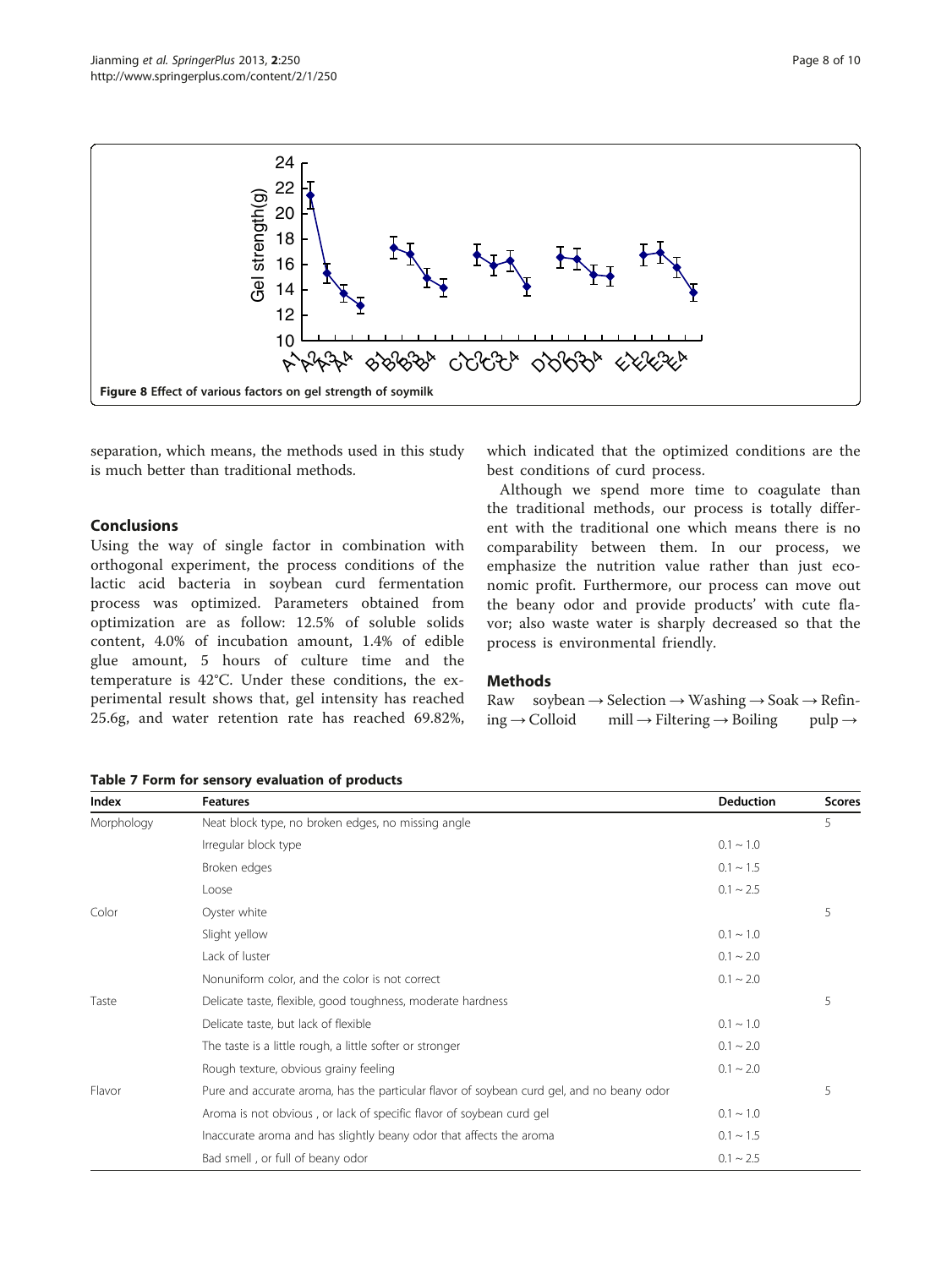<span id="page-8-0"></span>Decreasing temperature  $\rightarrow$  Adding thickener  $\rightarrow$  Curd (inoculating lactic acid bacteria)  $\rightarrow$  Keeping the temperature → Forming → Soybean curd

# Measurement of pH

The pH of curd was measured with a FE-20 pH meter at 15°C. Titratable acidity was quantified by titration to 10 mL of sample with 0.1 mol equi/L NaOH and expressed as concentration of lactic acid in g/100 mL. The pH meter is from Mettler - Toledo equipment Co., Ltd.

# Determination of yield of bean curd

Soybean curd was calculated as the weight (g) of fresh soybean curd obtained from 100g dry soybean used in percentile.

Bean 
$$
Curd = \frac{Fresh\,Tofu}{Dry\,Soybean} * 100\%
$$

# Sensory evaluation

Color, flavor, morphology and texture are the critical sensory index that can determine the quality of curd, and it is a comprehensive reflection of curd's sensory quality. Therefore, select the color, flavor, morphology and texture in this experiment as evaluated object in different culture time. A five-point scoring method has been used.

A sensory panel of 5 team members, who are majoring in food, was organized and do the sensory evaluation for lactic acid bacteria fermented soybean curd samples according to the following steps, respectively. Repeat those steps for 3 times with different orders for the whole evaluation, then calculate the average of all points. The full score of each index is 5.

- i. The color of the samples is observed by the naked eye.
- ii. Feel the morphology of the samples through the sense of touch (rub by thumb and index finger).
- iii. Feel flavor characteristics of the samples through the sense of smell (with fingers to rub and then smell its taste).
- iv. Feel the overall taste among the tongue, nose, teeth and mouth of the samples by chewing.

Scoring standards and details are as shown in the Table [7.](#page-7-0)

As to the environmental sensory evaluation, since our process was finished in the laboratory, there was no waste water and other environmental pollution, so there is no need to do the environmental sensory evaluation. Thus, we did not conduct the environmental sensory evaluation.

# Making method of bean curd Strains selection

In this study, we choose CYY-122 lactic acid bacteria Bulgarians and Streptococcus thermophilus, and SVV-21 lactic acid bacteria Bulgarians and Streptococcus thermophilus to finish the coagulation process. That is because, on the one hand, referring to yogurt production process, we use acid to coagulate and remove the beany flavor by fermentation, and strengthen the nutrition and health function of our product. In the early research of the study we have compared the fermentation effect of different strains, and it turned out that the strains we chose is the best. On the other hand, the strains we procured from Netherlands DSM Company are the commercial strains in current Chinese market. They are convenient and have stable source and do not need to subculture.

# **Procedure**

Our making method of bean curd has been shown in the very beginning of this chapter, and the reason why we did not choose to use traditional soybean curd making methods is because we used acid but not calcium to coagulate as traditionally did, and we focused more on our products' nutrition function which is the different key selling point comparing to the traditional one. Besides, since acid coagulation and calcium coagulation products are not comparable, we did not compare the two methods in this paper.

# Statistical methods

Each of the data was tested for three times and then we calculated the average based on them. Thus those data shown on this paper is the average form.

#### Competing interests

The authors declare that they have no competing interests.

## Authors' contributions

WJM designed the study, guided the paper writing, and provided vital information. LQQ conceived of the study, and participated in its design and coordination and helped to draft the manuscript. WYY participated in the design of the study and performed the statistical analysis. CX collected information. All authors read and approved the final manuscript.

#### Acknowledgements

This work was supported by Key laboratory of Food Nutrition and Safety, Ministry of Education, College of Food Engineering and Biotechnology, Tianjin University of Science & Technology, Tianjin, China.

## Received: 30 January 2013 Accepted: 13 May 2013 Published: 31 May 2013

## References

Guan L (2009) Study on soybean curd yield produced by lactic acid bacteria fermenting soybean milk. Food Tech J 34(3):36–41